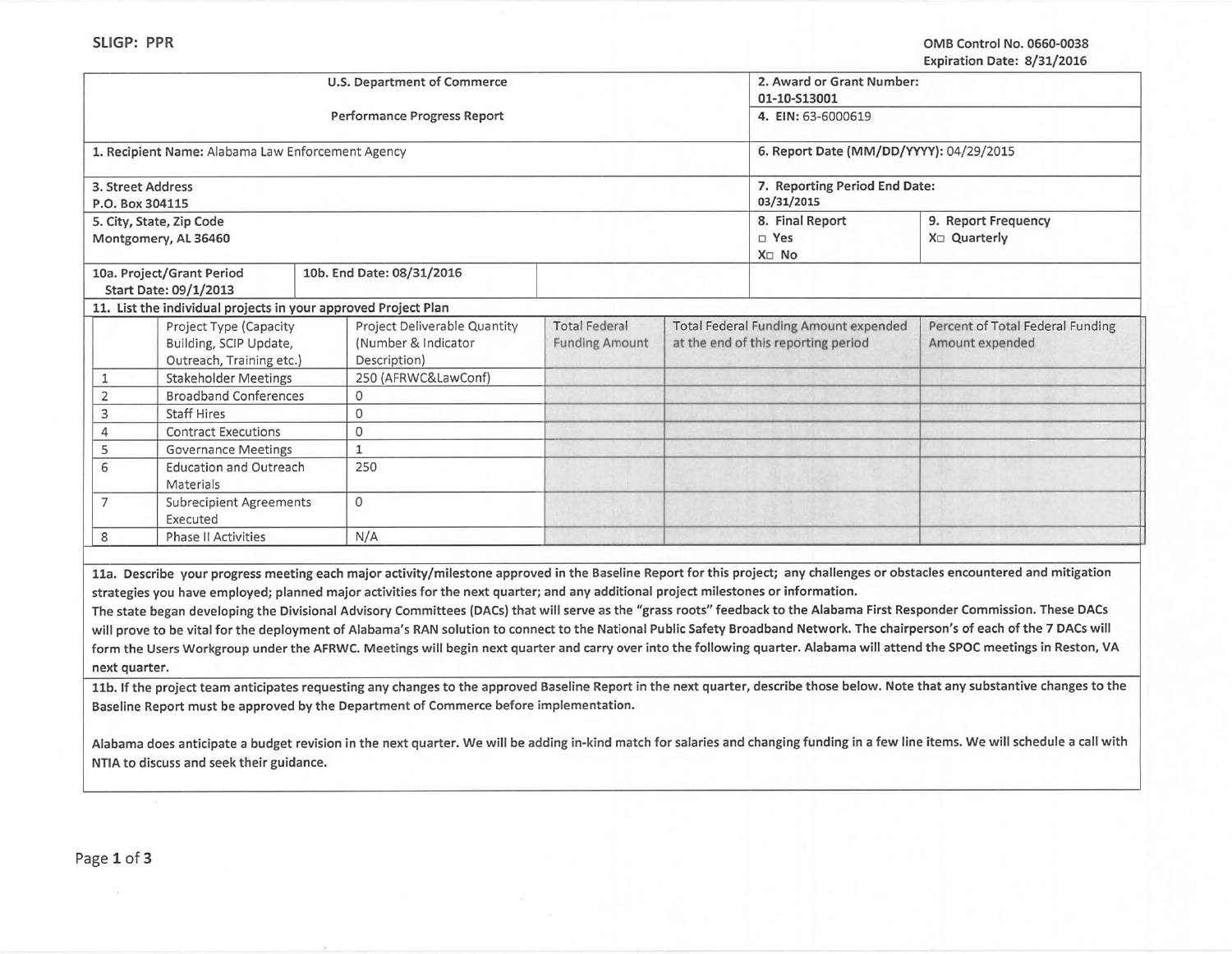11c. Provide any other information that would be useful to NTIA as it assesses this project's progress.

N/A

lld. Describe any success stories or best practices you have identified. Please be as specific as possible.

The AFRWC website and social media feeds have been a great asset for providing updates and information to Alabama's first responders.

12. Personnel

12a. If the project is not fully staffed, describe how any lack of staffing may impact the project's time line and when the project will be fully staffed.

Alabama is confident that all timeline and milestones outlined in our application will be met. We do not anticipate any problems at this time.

12b. Staffing Table

| Job Title                                     | FTE % | Project(s) Assigned                                   | Change    |
|-----------------------------------------------|-------|-------------------------------------------------------|-----------|
| SWIC                                          | 90    | Provide oversight of all SLIGP project activities     | No Change |
| Attorney                                      | 40    | Provide legal support for grant program.              | No Change |
| <b>Education and Outreach Project Manager</b> | 100   | Provide Project Management for Education and Outreach | No Change |

Add Row Remove Row

13. Subcontracts (Vendors and/or Subrecipients)

13a. Subcontracts Table- Include all subcontractors. The totals from this table must equal the "Subcontracts Total" in Question 14f.

| Name        | Subcontract Purpose   | Type<br>(Vendor/Subrec.) | RFP/RFQ<br>ssued<br>(Y/N) | Contract<br>Executed<br>(Y/N) | Start<br>Date | End Date | <b>Total Federal</b><br><b>Funds Allocated</b> | <b>Total Matching</b><br><b>Funds Allocated</b> | Project and % Assigned |
|-------------|-----------------------|--------------------------|---------------------------|-------------------------------|---------------|----------|------------------------------------------------|-------------------------------------------------|------------------------|
| Curtis Nail | Gov/Plan Project Mgr. | Contractor               |                           |                               | 4/16/14       | 2/28/16  | \$16,147.50                                    | \$0.                                            | Gov/Plan Proj Mgr 100% |

Add Row Remove Row

13b. Describe any challenges encountered with vendors and/or subrecipients.

No challenges have been encountered with any vendors at this time.

14. Budget Worksheet

Page 2 of 3